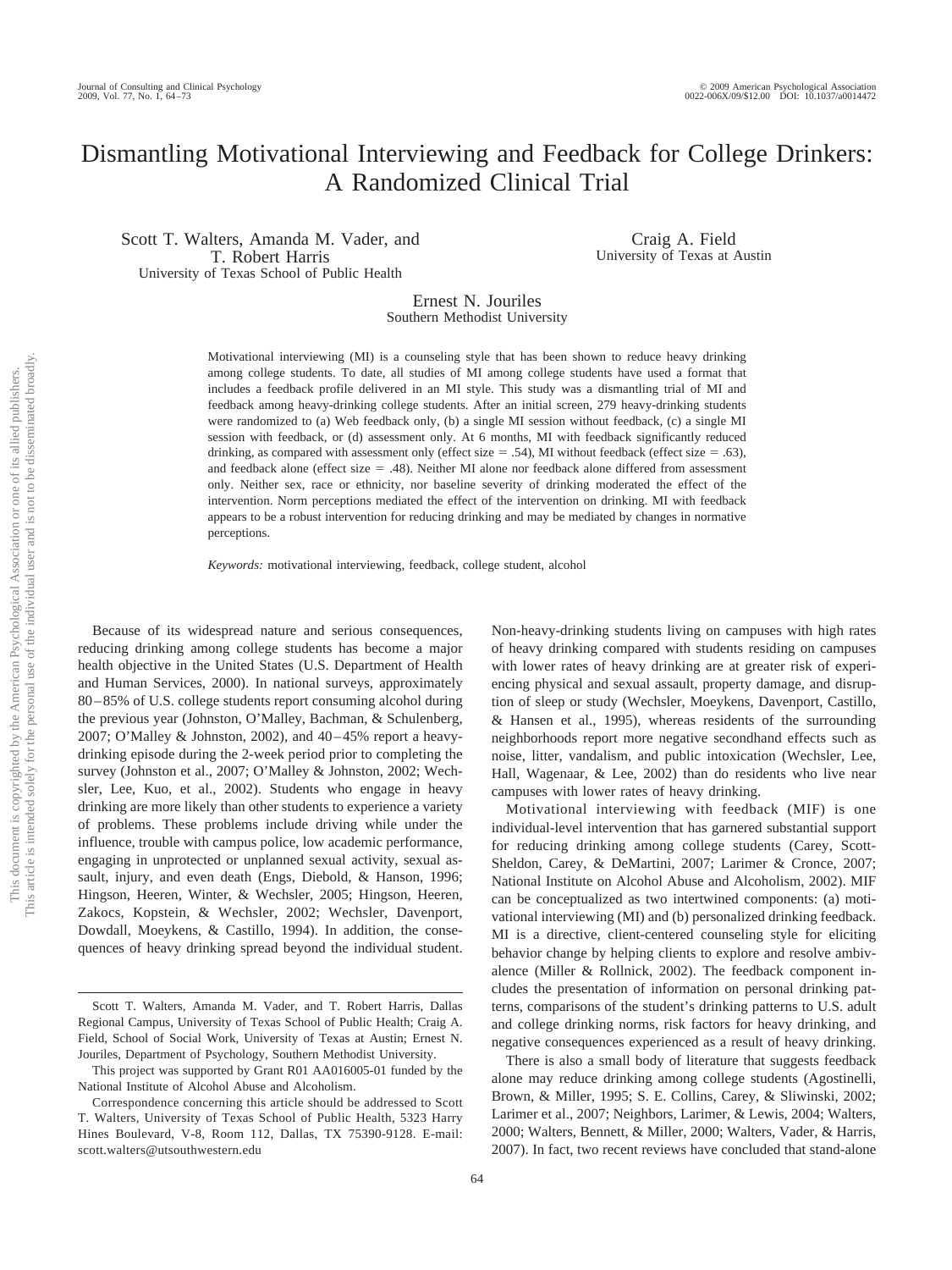feedback (e.g., available on the Web or mailed) may be as effective as in-person feedback among heavy-drinking college students, at least in the short term (Walters & Neighbors, 2005; White, 2006). The efficacy of stand-alone feedback interventions raises a basic question about the incremental value of the MI component in MIF interventions. Specifically, does MIF have an effect over feedback alone, delivered without personal contact? The question is of practical importance, because of the expense involved in training and supervising providers, concerns about student interest in seeking in-person help for drinking, and the time involved in administering in-person interventions (Larimer & Cronce, 2007; Walters & Neighbors, 2005).

The empirical literature comparing MIF and feedback-only interventions is sparse. One study found equivalent reductions in drinking after receiving feedback with or without an individual MI (Murphy et al., 2004), whereas another study found a long-term advantage for MIF compared with written feedback alone (White, Mun, Pugh, & Morgan, 2007). In addition, because MI interventions uniformly contain feedback, it is unclear whether MI alone (without the presence of a feedback profile) might be sufficient to reduce drinking. One small study (Juarez, Walters, Daugherty, & Radi, 2006) found that women reduced their drinking 8 weeks after receiving feedback, whether it was delivered by mail or via an in-person MI session, but an MI session that did not include feedback had no effect.

The present study was designed to dismantle MI and feedback, allowing us to test three questions simultaneously. First, we were interested in which intervention format(s) would lead to greater reductions in drinking compared with the assessment only (AO) intervention. This basic question adds to the knowledge of effective strategies for reducing college drinking. Second, we were interested in whether an in-person intervention (MIF) would have an effect over feedback that was delivered without human contact. As previously mentioned, this question is important because of the additional cost involved with an in-person intervention. Third, we were interested in whether the inclusion of feedback would improve the effectiveness of MI. This question is important because it may reveal something about the mechanism of change in MI and feedback interventions, which, to date, few studies have addressed. An alternative way of thinking about the second and third questions is to ask whether there is a synergistic effect of MI and feedback. In other words, is the combined effect of MI and feedback greater than the effects of MI alone and of feedback alone?

Two possible mechanisms of effect were examined: changes in perceived drinking norms and an increase in the use of protective drinking strategies. Of the five studies that have reported mediation analyses (one MIF study and four stand-alone feedback studies), three found support for changing normative perceptions (Borsari & Carey, 2000; Neighbors et al., 2004; Walters et al., 2007) and one found support for protective behaviors (Larimer et al., 2007) as a mediator of the intervention effect. Finally, consistent with previous work (Lewis, Neighbors, Oster-Aaland, Kirkeby, & Larimer, 2007; Neighbors & Larimer, 2002; Walters et al., 2007), we examined sex, race and ethnicity, drinking severity, and readiness to change as potential moderators. Moderator effects have been inconsistent in previous research, and thus no hypotheses were offered.

#### Method

#### *Participants and Recruitment*

Participants were recruited from a medium-size private university in the southern United States during the fall of 2006 and spring of 2007. Participants were at least 18 years old and reported at least one heavy-drinking episode (i.e., five or more drinks for men, four or more drinks for women, in a single episode) in the past 2 weeks. Participants were recruited using a variety of methods, including invitation e-mails to undergraduate psychology classes, brief presentations in undergraduate psychology and health courses, and flyers posted on campus. Approximately 1,500 students were informed about the opportunity, leaving approximately 675 potentially eligible to participate in the study (assuming a 45% bingedrinking rate). A power analysis indicated that 55 participants per condition would be sufficient to detect an effect size of .50 (Raudenbush & Liu, 2000, 2001). For their participation, students could receive \$20 or psychology course extra credit at each assessment and for attending the in-person session (if so assigned). The project was approved by the institutional review boards of both the University of Texas Health Science Center at Houston and the university from which the study participants were recruited.

A total of 279 students qualified for the study and agreed to participate. (An additional group of 75 students was recruited as part of a separate study question not addressed in this article.) The sample was 64.2% female, 84.6% White, with a mean age of 19.8 years. Freshman made up 41.2% of the sample, sophomores were 21.1%, juniors were 21.9%, and seniors were 15.8%. Most students reported living in dorms or residence halls on campus (45.9%) or in off-campus housing (37.6%).

Randomization, stratified by sex and heavy-drinking frequency (i.e., one heavy episode in the past 2 weeks vs. more than one heavy episode), was completed automatically after the students entered their screening data. Participants then received an e-mail directing them to the online consent and baseline assessment battery. The four study conditions were (a) a personalized feedback report displayed on the screen (FBO;  $n = 67$ ), (b) a single session of MI without a personalized feedback report (MIO; *n* 70), (c) a single session of MI with a personalized feedback report (MIF;  $n = 73$ ), or (d) AO ( $n = 69$ ). Participants and counselors were not blind to the group assignment. Figure 1 shows the flow of participants through the project.

## *Measures*

Measures were completed online at a baseline assessment, as well as at 3- and 6-month follow-up assessments. Outcome measures included alcohol consumption and alcohol-related problems; potential mediators included normative perceptions and protective behaviors; potential moderators included readiness to change, drinking severity, and demographic variables.

*Alcohol consumption* was assessed using a 7-day drinking calendar modified from the Daily Drinking Questionnaire (R. L. Collins, Parks, & Marlatt, 1985). Participants were asked to think about a typical week in the past month and, for each day, to estimate how many drinks they typically consumed on that day. To calculate peak blood alcohol concentration (BAC), we also asked participants to report the number of standard drinks consumed and the duration of their heaviest drinking episode in the past month.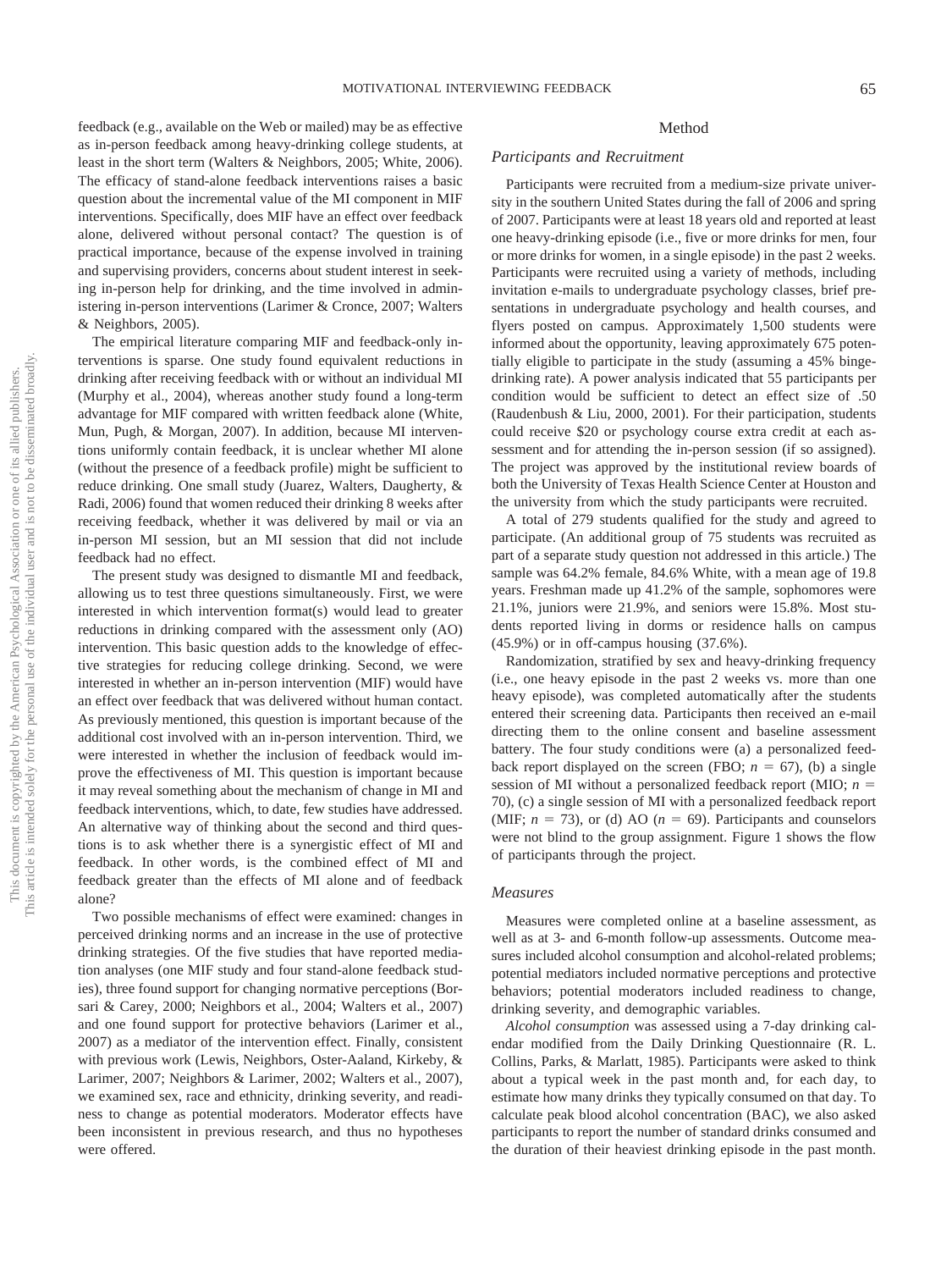

*Figure 1.* Flow of participants.

We used this information, along with sex and weight, to calculate an estimated peak BAC.

*Alcohol-related problems* in the past 3 months were measured by the 23-item Rutgers Alcohol Problem Index (RAPI; White & Labouvie, 1989). The RAPI has been shown to have good reliability among college students (Borsari & Carey, 2000; Neal & Carey, 2004). Reliability in the present study was  $\alpha = .87$  for the total scale.

*Normative drinking perceptions* were measured by asking students to estimate the percentage of U.S. college students of their sex who drank more than they did. Norm discrepancy was determined by subtracting participants' estimates of what percentage of students drank more than them from the percentage of students who actually drank more than them (based on national surveys).

*Protective behaviors* in the past 3 months were assessed by the 15-item Protective Behavioral Strategies Survey (PBSS; Martens et al., 2005). The PBSS asks respondents to identify different protective behaviors they might have used in the last 3 months while they were drinking. Reliability in the present study was  $\alpha =$ .86 for the total scale.

*Readiness to change* was measured using the 12-item Readiness to Change Questionnaire (RTCQ; Rollnick, Heather, Gold, & Hall, 1992). The RTCQ contains three 4-item scales that assess levels of precontemplation, contemplation, and action. The RTCQ has demonstrated adequate reliability and validity (Carey, Purnine, Maisto, & Carey, 1999; Heather, Rollnick, & Bell, 1993), although some have presented important limitations of existing measures of readiness to change among college students (Carey & Hester, 2005). Reliability in the present study was  $\alpha = .64, .79,$  and .80 for the precontemplation, contemplation, and action subscales, respectively, and  $\alpha = .86$  for the total scale.

*Drinking severity* was measured using the Alcohol Use Disorders Identification Test (AUDIT; Saunders, Aasland, Babor, Delafuente, & Grant, 1993). This test has shown adequate reliability and validity among college drinkers (Fleming, Barry, & Macdonald, 1991; Kokotailo et al., 2004; O'Hare & Sherrer, 1999).

*Demographics* included sex, age, year in school, race or ethnicity, athletic participation, fraternity or sorority membership, dating status (i.e., single, committed relationship, engaged or married), and residential status (i.e., on campus, off campus with friends, off campus with parents).

## *Intervention Procedures*

*Feedback.* The personalized feedback was modified from the electronic Check-Up to Go (e-CHUG; http://www.e-chug.com), a commercially available feedback program. The feedback used the information from a participant's assessment and included (a) a quantity and frequency summary of drinking behavior (e.g., standard drinks consumed in the last 30 days, estimated peak BAC, caloric intake), (b) comparison to U.S. adult and campus norms, (c) level of risk (e.g., AUDIT score, tolerance, estimated genetic risk), (d) estimated dollar amount and percentage of income spent on alcohol, and (e) local referral resources. For those students in the FBO condition, the feedback form was displayed immediately on the computer screen after the participant completed the baseline assessment. Those in the MIF condition received their feedback profile during the MI session.

*In-person sessions.* The in-person sessions were delivered by two doctoral-level counselors and five clinical psychology doctoral students. Each counselor completed 40 hours of MI training (including lecture, role play, and practice) and submitted four practice tapes prior to seeing participants. To ensure fidelity, we had counselors complete a checklist for each session and all sessions were videotaped for weekly supervision. Providers delivered both kinds of sessions (i.e., MIO and MIF).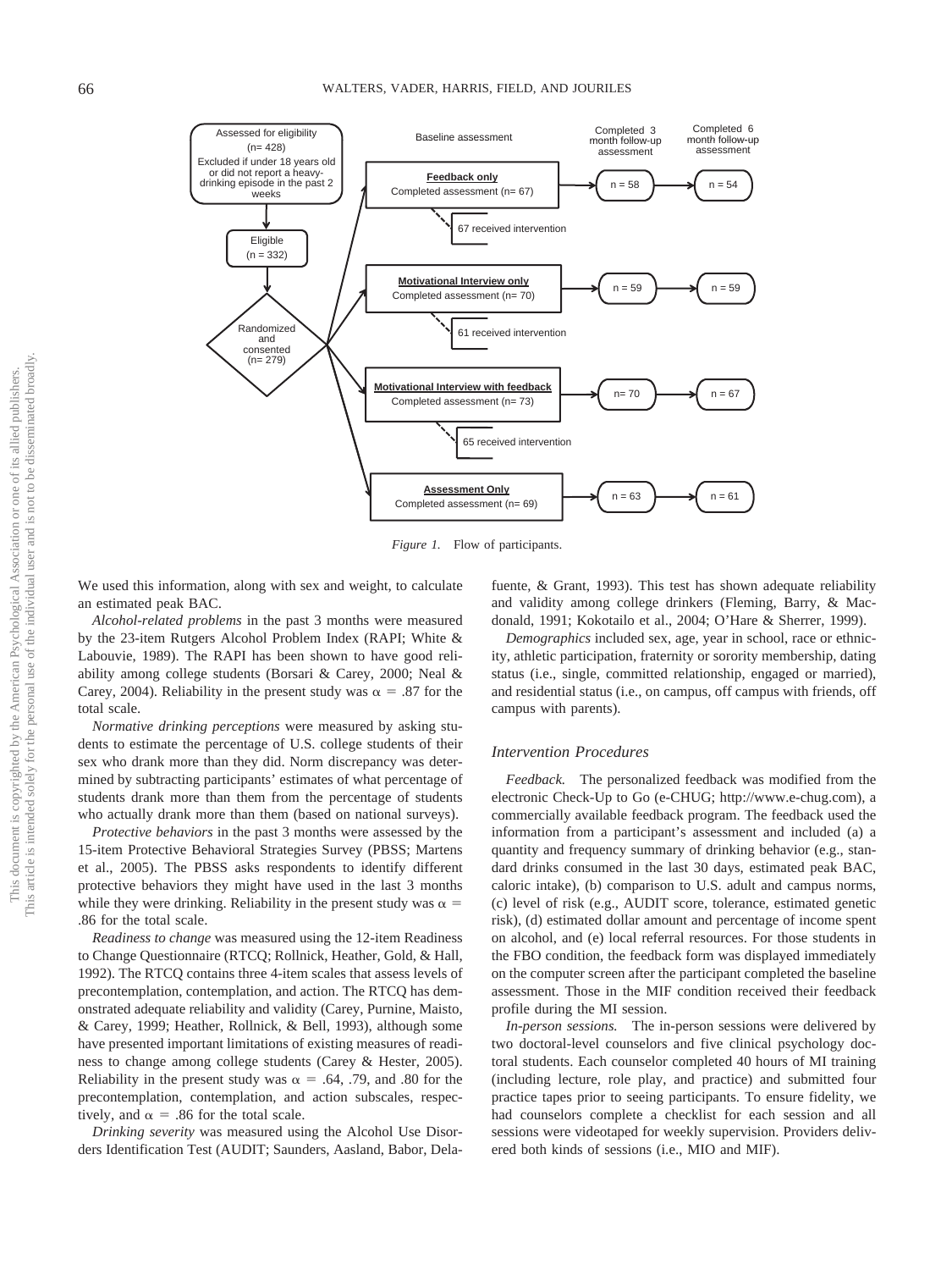The MIO sessions followed the stylistic elements discussed in Miller and Rollnick (2002). Using the format outlined in Walters and Baer (2006), we arranged for sessions to include the following elements: (a) orienting the participant to the session and the limits of confidentiality; (b) exploring the participant's drinking, including peak episodes and related problems; (c) discussing ambivalence around drinking; (d) using readiness rulers to elicit importance and confidence language; (e) discussing change in the hypothetical or concrete; and, if appropriate, (f) developing a plan for change. The counselor also provided the participant with a list of campus and community resources related to alcohol.

The MIF sessions were designed to be identical to the MIO sessions, with the exception of the additional personalized feedback profile. The feedback form used in the MIF sessions was identical to that used in the FBO condition. Participants in the MIF group were given a copy of their personal feedback report and a list of community resources related to alcohol.

To ensure fidelity, we had a random subset of videotaped sessions (30 MIF and 30 MIO) coded by two independent coders using the Motivational Interviewing Treatment Integrity Code 3.0 (MITI; Moyers, Martin, Manuel, & Miller, 2003). Sixteen tapes were double coded and intraclass correlation coefficients were calculated to measure interrater reliability. The intraclass correlation coefficients for the MITI counselor global scores were all in the *fair* category (evocation  $= 0.48$ , collaboration  $= 0.47$ , autonomy/support  $= 0.45$ , direction  $= 0.45$ , empathy  $= 0.59$ , and global MI spirit  $= 0.58$ ; Cicchetti, 1994). The mean MITI counselor global scores for evocation, collaboration, autonomy/support, direction, empathy, and global MI spirit were at or above a beginning proficiency level. As a conservative test, separate *t* tests were computed on each of the five MITI counselor global scores. Results indicated no statistically significant differences between the two conditions on any of these scores (all  $ps > .05$ ).

Ninety percent of participants completed the 3-month follow-up and 86% completed the 6-month follow-up. Participants were not more likely to drop out of the study at either follow-up on the basis of baseline characteristics or study condition. There were no adverse events or side effects reported in any of the intervention groups.

#### *Preliminary Analyses and Data Analysis Strategy*

The correlations at baseline between the three outcome measures were drinks per week and peak BAC, .597; drinks per week and alcohol-related problems, .484; peak BAC and alcohol-related problems, .433. Because of concern about overlapping content between the three outcome measures, we used principal component analysis to create a composite drinking variable. At baseline, a first component accounted for 67% of the variance, reflecting roughly equal contributions from each of the three standardized drinking measures. This first component was used as the composite measure of drinking outcome. To preserve comparability of the composite measure over time, the coefficients from the baseline analysis were applied to the unstandardized measures at each follow-up assessment. Therefore, the composite measure at baseline is a standard score (with mean 0 and standard deviation 1) and is expressed in the same units at the 3-month and 6-month follow-ups.

The effects of the interventions on the composite drinking variable were analyzed using a mixed linear model, a type of multilevel model that allows for the use of partial data from subjects who did not participate in both follow-ups. Subject was a random effect, the intervention conditions were fixed betweensubject effects, and time (baseline and the two follow-ups) was the within-subject effect. To address the questions described in the introduction, we compared conditions on the composite drinking measure. When differences between conditions emerged on this measure, comparisons were then made on each of the three specific outcome measures (drinks per week, peak BAC, and alcoholrelated problems). All tests were conducted at the .05 significance level.

Preliminary analyses showed significant quadratic components of some time paths; therefore, time was analyzed as a categorical variable, represented by dummy variables for the two follow-up times. Effects of intervention on the outcomes, adjusted for their baseline levels, appeared as Time  $\times$  Intervention interactions. To test for the synergistic effect of MI and FB, we parameterized the interventions via factorial structure, crossing MI and FB and testing for an interaction effect. In the mixed linear model, this interaction appeared as a MI  $\times$  FB  $\times$  Time interaction.

We assessed norm discrepancies and protective behaviors as potential mediators, following the procedures described by Baron and Kenney (1986): (a) We used regression to determine whether the intervention significantly affected the composite drinking measure; (b) we regressed the possible mediators on intervention to determine whether the intervention affected either or both of them; (c) in regressions of the composite drinking measure on the intervention and one potential mediator, we tested whether the latter affected the outcome while holding intervention constant; and (d) in the same regressions as in Step 3, we assessed change in the strength of the effect of intervention on the outcome compared with the regression in Step 1, that is, whether the mediator accounted for some or all of the effect of the intervention.

Sex, race or ethnicity, readiness to change, and drinking severity were tested as potential moderators. Each hypothesized moderator was tested by including a Moderator  $\times$  Intervention Condition interaction in the previous analyses.

#### Results

At baseline, the 279 participants reported consuming an average of 15.5 standard drinks per week, with a mean peak BAC of 0.165% in the past month. There were no significant differences between the groups in terms of sex, race or ethnicity, drinks per week, peak BAC, negative consequences, the composite drinking measure, or protective behaviors (bivariate associations of each variable with intervention group, Pearson chi-square for sex and race or ethnicity, one-way analysis of variance for other measures, all  $ps > .10$ ). The MIO sessions had a mean length of 40 minutes and the MIF sessions had a mean length of 50 minutes. Counselors varied significantly in their mean session length,  $F(1, 6) = 3.087$ ,  $p = .008$ , but neither counselor assignment nor session length predicted changes in client drinking when holding intervention group constant. Table 1 shows the mean drinks per week, peak BAC, and alcohol-related problems at baseline, 3 months, and 6 months.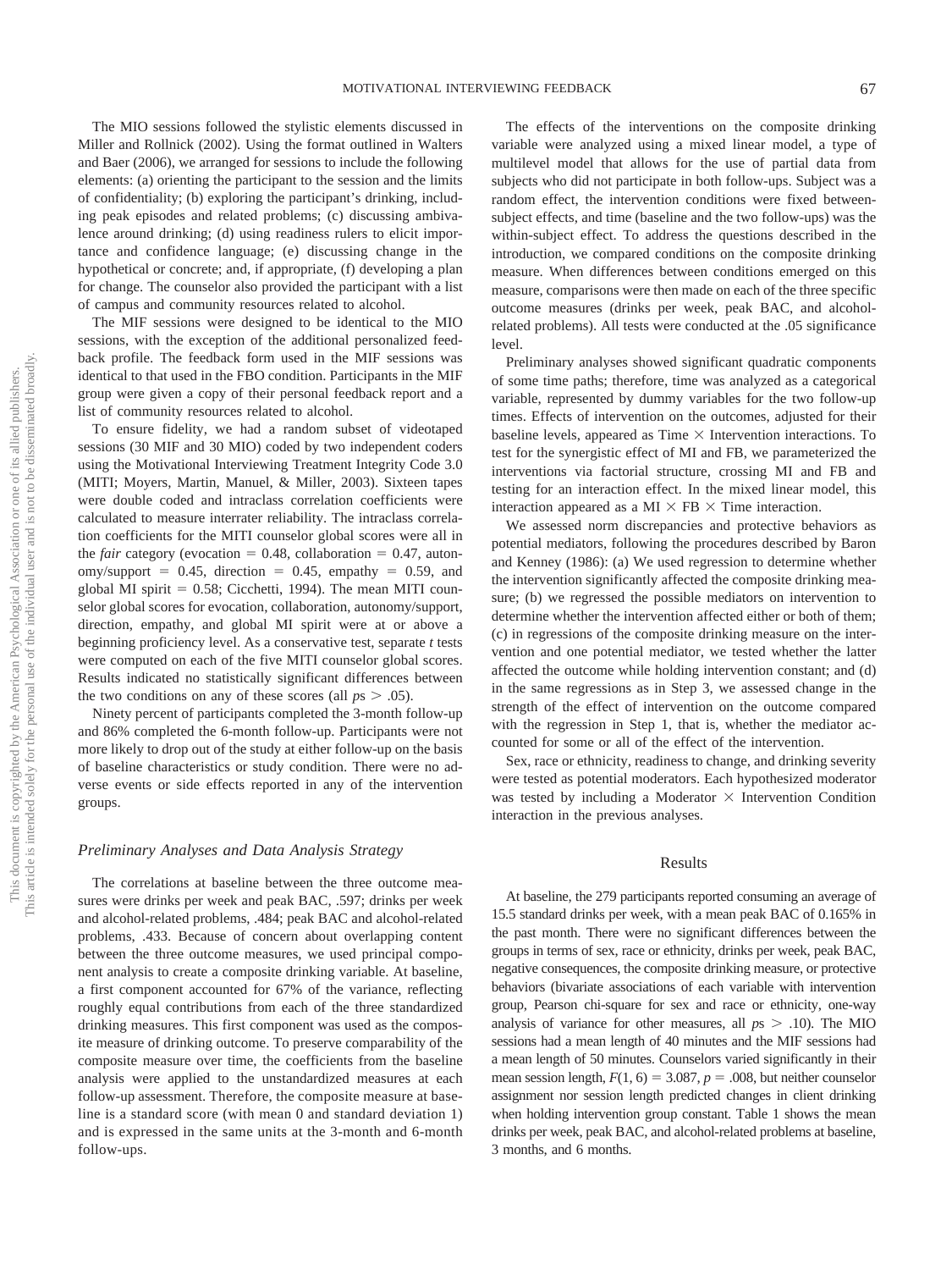|            | <b>Baseline</b>  |                  |       | 3 months         |                          |       | 6 months         |          |       |
|------------|------------------|------------------|-------|------------------|--------------------------|-------|------------------|----------|-------|
| Condition  | $\boldsymbol{n}$ | $\boldsymbol{M}$ | SD    | $\boldsymbol{n}$ | $\boldsymbol{M}$         | SD    | $\boldsymbol{n}$ | M        | SD    |
|            |                  |                  |       |                  | Composite                |       |                  |          |       |
| <b>FBO</b> | 67               | $-0.141$         | 0.966 | 57               | $-0.392$                 | 0.857 | 54               | $-0.486$ | 0.907 |
| <b>MIO</b> | 70               | $-0.046$         | 0.911 | 59               | $-0.263$                 | 0.897 | 59               | $-0.298$ | 1.045 |
| <b>MIF</b> | 73               | 0.170            | 1.068 | 70               | $-0.345$                 | 0.880 | 66               | $-0.551$ | 0.745 |
| AO         | 69               | 0.004            | 1.039 | 62               | $-0.348$                 | 0.938 | 60               | $-0.247$ | 1.056 |
|            |                  |                  |       |                  | Drinks per week          |       |                  |          |       |
| <b>FBO</b> | 67               | 14.27            | 11.59 | 58               | 13.48                    | 14.67 | 54               | 12.07    | 12.31 |
| <b>MIO</b> | 70               | 14.29            | 9.98  | 59               | 13.17                    | 13.33 | 59               | 11.59    | 9.55  |
| <b>MIF</b> | 73               | 17.81            | 14.38 | 70               | 11.69                    | 12.70 | 67               | 10.19    | 8.71  |
| AO         | 69               | 15.28            | 12.89 | 63               | 11.97                    | 11.80 | 61               | 12.92    | 14.16 |
|            |                  |                  |       |                  | Peak BAC                 |       |                  |          |       |
| <b>FBO</b> | 67               | 0.147            | 0.088 | 58               | 0.125                    | 0.096 | 54               | 0.116    | 0.095 |
| <b>MIO</b> | 70               | 0.164            | 0.090 | 59               | 0.142                    | 0.086 | 59               | 0.140    | 0.110 |
| <b>MIF</b> | 73               | 0.182            | 0.097 | 70               | 0.132                    | 0.087 | 67               | 0.112    | 0.088 |
| AO         | 69               | 0.167            | 0.102 | 63               | 0.130                    | 0.103 | 61               | 0.135    | 0.104 |
|            |                  |                  |       |                  | Alcohol-related problems |       |                  |          |       |
| <b>FBO</b> | 67               | 5.99             | 6.01  | 57               | 4.84                     | 4.67  | 54               | 3.72     | 4.70  |
| <b>MIO</b> | 70               | 6.37             | 6.50  | 59               | 4.97                     | 4.70  | 59               | 5.41     | 7.28  |
| <b>MIF</b> | 73               | 6.67             | 6.92  | 70               | 5.20                     | 5.35  | 66               | 4.06     | 4.96  |
| AO         | 69               | 6.38             | 6.35  | 63               | 5.10                     | 5.09  | 61               | 5.77     | 6.11  |

*Mean Drinks per Week, Peak Blood Alcohol Concentration (BAC), and Alcohol-Related Problems by Condition at Baseline, 3 Months, and 6 Months*

*Note*. FBO = feedback only; MIO = motivational interviewing only; MIF = motivational interviewing with feedback; AO = assessment only.

#### *Efficacy of the Intervention Conditions*

All analyses were conducted using an intent-to-treat model. Thus, participants who completed the baseline assessment and were assigned to one of the in-person interventions (MIO or MIF) but who did not attend the in-person session were included in the analyses.

Comparisons of the three interventions with AO (the first basic question) are shown in Table 2. Relative to AO, the MIF intervention significantly affected changes in the composite measure from baseline to 6 months,  $t(275) = -3.28$ ,  $p = .001$ , effect size  $= 0.54$ . This difference was also significant for each of the three outcomes. In terms of the magnitude of differences at the 6-month follow-up, participants in the MIF group reported consuming 5.26 fewer drinks per week than participants in the AO group,  $t(275) = -2.63$ ,  $p = .01$ , effect size of 0.41, when adjusting for baseline levels. Participants in the MIF group reported a peak BAC that was 0.039% less than that of participants in the AO group,  $t(275) = -2.32$ ,  $p = .02$ , effect size = 0.37, when adjusting for baseline levels. Finally, participants in the MIF group reported a mean alcohol problem score that was 2.32 points lower than the mean score of participants in the AO group,  $t(275) = -2.35$ ,  $p = .02$ , effect size = 0.43, when adjusting for baseline levels. Neither MIO nor FBO differed from AO.

Comparisons of MIF with FBO (the second basic question) are shown in Table 3. MIF lowered the composite measure significantly more than FBO did at both 3 months and 6 months, relative to baseline. Follow-up tests indicated a similar finding for drinks per week at 3 months and 6 months and for peak BAC at 6 months.

The final question concerned the additional contribution of feedback to an MI intervention. MIF was significantly more efficacious than MIO at both 3 months and 6 months for the composite measure. Follow-up tests indicated a similar pattern of results for drinks per week and peak BAC at 3 and 6 months and for alcohol-related problems at 6 months (see Table 3).

An additional way to test for differences between groups is in terms of an interaction effect. Using a factorial structure involving main effects for FB and MI and their interaction, the interaction effect was significant for the composite measure at both 3 months,  $t(275) = -2.14$ ,  $p = .03$ , effect size = -.52, and 6 months,  $t(275) = -2.07$ ,  $p = .04$ , effect size = -.57. The interactions were also significant for drinks per week at both 3 months,  $t(275) = -3.09$ ,  $p = .002$ , effect size = -.75, and 6 months.  $t(275) = -2.11$ ,  $p = .04$ , effect size = -.60, and for peak BAC at 6 months,  $t(275) = -2.11$ ,  $p = .04$ , effect size  $= -.50$ . This suggests a synergistic effect of MIF, where its effect was greater than the sum of the effects of feedback alone and of MI alone.

The primary analyses were repeated, adjusting for the following baseline covariates: sex, frequency of binge drinking in the 2 weeks prior to baseline, race or ethnicity (non-White vs. White), weight, year in school, place of residence, participation in sports, smoking status, relationship status, and drinking severity. Adding the covariates did not change the pattern of results.

#### *Mediators and Moderators of Intervention Efficacy*

Following the procedures described by Baron and Kenny (1986), we found that (a) the MIF intervention significantly affected the composite drinking measure; (b) the intervention reduced norm discrepancies at 6 months by 17%, with the MIF group becoming more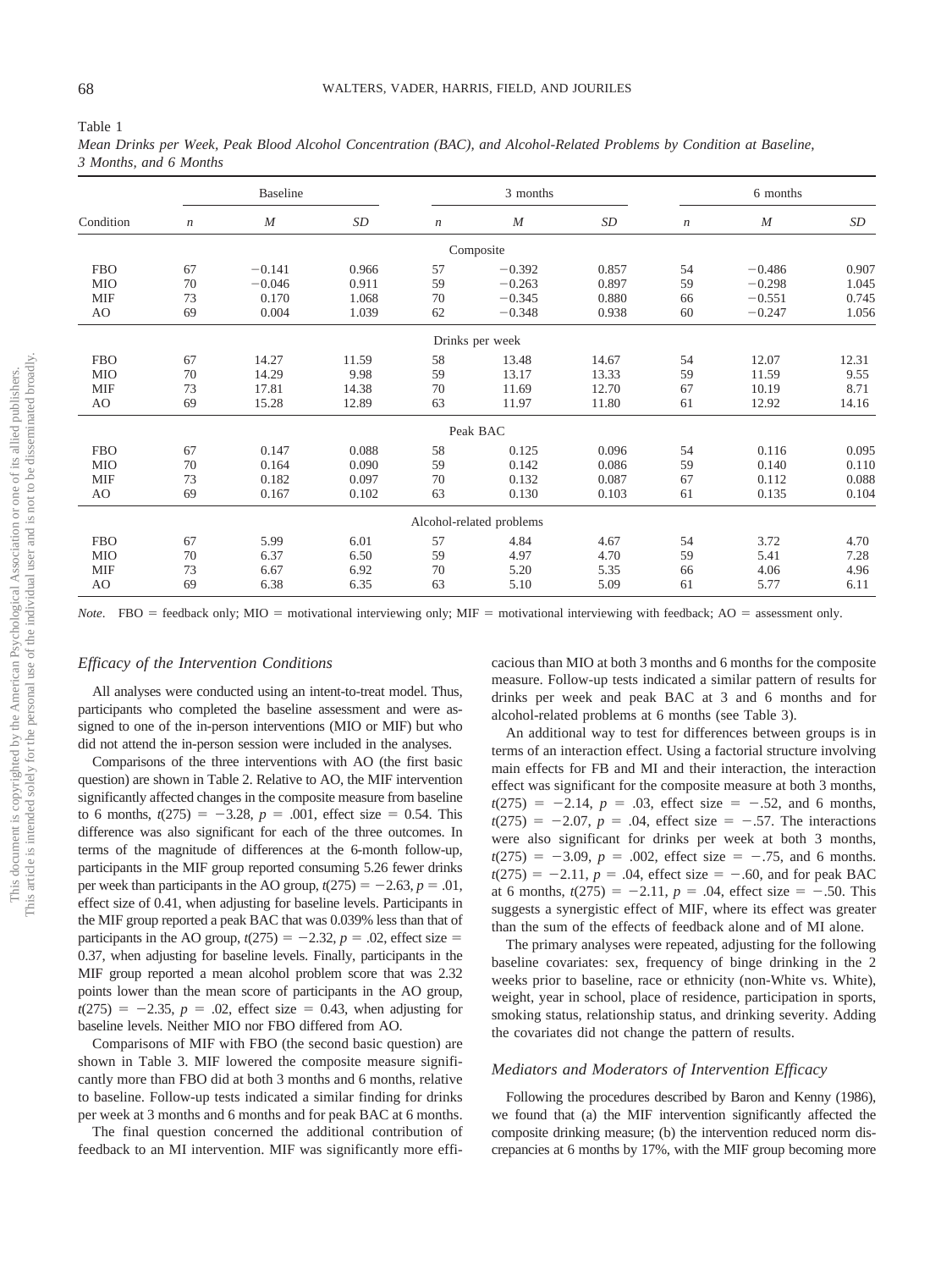| Table 2                                                     |  |  |  |  |
|-------------------------------------------------------------|--|--|--|--|
| Effects of FBO, MIO, and MIF Versus AO on Drinking Behavior |  |  |  |  |

|                         |          |           | Baseline vs. 3 months |                          |          |       | Baseline vs. 6 months |             |
|-------------------------|----------|-----------|-----------------------|--------------------------|----------|-------|-----------------------|-------------|
| Intervention comparison | Estimate | <b>SE</b> | $\boldsymbol{p}$      | Effect size              | Estimate | SE    | $\boldsymbol{p}$      | Effect size |
|                         |          |           |                       | Composite                |          |       |                       |             |
| FBO vs. AO              | 0.049    | 0.134     | .71                   | 0.043                    | $-0.086$ | 0.156 | .58                   | $-0.093$    |
| MIO vs. AO              | 0.131    | 0.133     | .33                   | 0.186                    | 0.044    | 0.153 | .77                   | 0.075       |
| MIF vs. AO              | $-0.219$ | 0.128     | .089                  | $-0.307$                 | $-0.488$ | 0.149 | .001                  | $-0.535$    |
|                         |          |           |                       | Drinks per week          |          |       |                       |             |
| FBO vs. AO              | 1.49     | 1.71      | .39                   | 0.134                    | 0.53     | 2.09  | .80                   | 0.076       |
| MIO vs. AO              | 2.60     | 1.70      | .13                   | 0.308                    | 0.32     | 2.05  | .88                   | 0.096       |
| MIF vs. AO              | $-3.28$  | 1.64      | .046                  | $-0.351$                 | $-5.26$  | 2.00  | .009                  | $-0.412$    |
|                         |          |           |                       | Peak BAC                 |          |       |                       |             |
| FBO vs. AO              | 0.009    | 0.016     | .58                   | 0.082                    | 0.003    | 0.018 | .88                   | $-0.021$    |
| MIO vs. AO              | 0.011    | 0.015     | .47                   | 0.132                    | 0.010    | 0.017 | .57                   | 0.101       |
| MIF vs. AO              | $-0.019$ | 0.015     | .21                   | $-0.211$                 | $-0.039$ | 0.017 | .021                  | $-0.374$    |
|                         |          |           |                       | Alcohol-related problems |          |       |                       |             |
| FBO vs. AO              | $-0.17$  | 0.93      | 0.85                  | $-0.111$                 | $-1.78$  | 1.03  | 0.086                 | $-0.341$    |
| MIO vs. AO              | $-0.16$  | 0.92      | 0.86                  | $-0.052$                 | $-0.32$  | 1.01  | 0.76                  | $-0.052$    |
| MIF vs. AO              | $-0.45$  | 0.89      | 0.62                  | $-0.135$                 | $-2.32$  | 0.99  | 0.020                 | $-0.428$    |

*Note*. FBO = feedback only; MIO = motivational interviewing only; MIF = motivational interviewing with feedback; AO = assessment only.

accurate in their norm estimates (i.e., smaller discrepancies;  $p <$ .001); (c) lower norm discrepancies were associated with lower composite scores ( $p = .006$ ); and (d) adjusting for norm discrepancies reduced the magnitude of the intervention effect by 45% on the composite measure. The pattern of results was significant for peak BAC. Adjusting for norm discrepancies reduced the magnitude of the intervention on peak BAC by 79%. Protective behavior, which was

only weakly related to the intervention and to the outcomes, did not mediate the intervention effect.

Sex, race or ethnicity, readiness to change, and drinking severity were tested as potential moderators of the intervention effect on drinking at 6 months by adding interaction effects to the model. Results showed no moderation effects for sex, race or ethnicity, readiness to change, or AUDIT score on any of the drinking variables (all  $ps > .05$ ).

# Table 3 *Effects of MIO and FBO Versus MIF on Drinking Behavior*

|                            |                      | Baseline vs. 3 months |                  |                          |                      |                | Baseline vs. 6 months |                      |
|----------------------------|----------------------|-----------------------|------------------|--------------------------|----------------------|----------------|-----------------------|----------------------|
| Intervention comparison    | Estimate             | SE                    | $\boldsymbol{p}$ | Effect<br>size           | Estimate             | SE             | $\boldsymbol{p}$      | Effect size          |
|                            |                      |                       |                  | Composite                |                      |                |                       |                      |
| MIF vs. FBO<br>MIF vs. MIO | $-0.268$<br>$-0.350$ | 0.131<br>0.129        | .041<br>.007     | $-0.329$<br>$-0.433$     | $-0.402$<br>$-0.533$ | 0.153<br>0.150 | .009<br>.000          | $-0.477$<br>$-0.626$ |
|                            |                      |                       |                  | Drinks per week          |                      |                |                       |                      |
| MIF vs. FBO<br>MIF vs. MIO | $-4.77$<br>$-5.88$   | 1.67<br>1.66          | .0046<br>.0005   | $-0.430$<br>$-0.583$     | $-5.79$<br>$-5.58$   | 2.05<br>2.01   | .0050<br>.0058        | $-0.472$<br>$-0.523$ |
|                            |                      |                       |                  | Peak BAC                 |                      |                |                       |                      |
| MIF vs. FBO<br>MIF vs. MIO | $-0.027$<br>$-0.030$ | 0.015<br>0.015        | .074<br>.049     | $-0.298$<br>$-0.336$     | $-0.041$<br>$-0.049$ | 0.017<br>0.017 | .017<br>.0043         | $-0.391$<br>$-0.508$ |
|                            |                      |                       |                  | Alcohol-related problems |                      |                |                       |                      |
| MIF vs. FBO<br>MIF vs. MIO | $-0.27$<br>$-0.29$   | 0.91<br>0.90          | .76<br>.75       | $-0.030$<br>$-0.076$     | $-0.54$<br>$-2.01$   | 1.02<br>1.00   | .59<br>.045           | $-0.163$<br>$-0.352$ |

*Note*. FBO = feedback only; MIO = motivational interviewing only; MIF = motivational interviewing with feedback.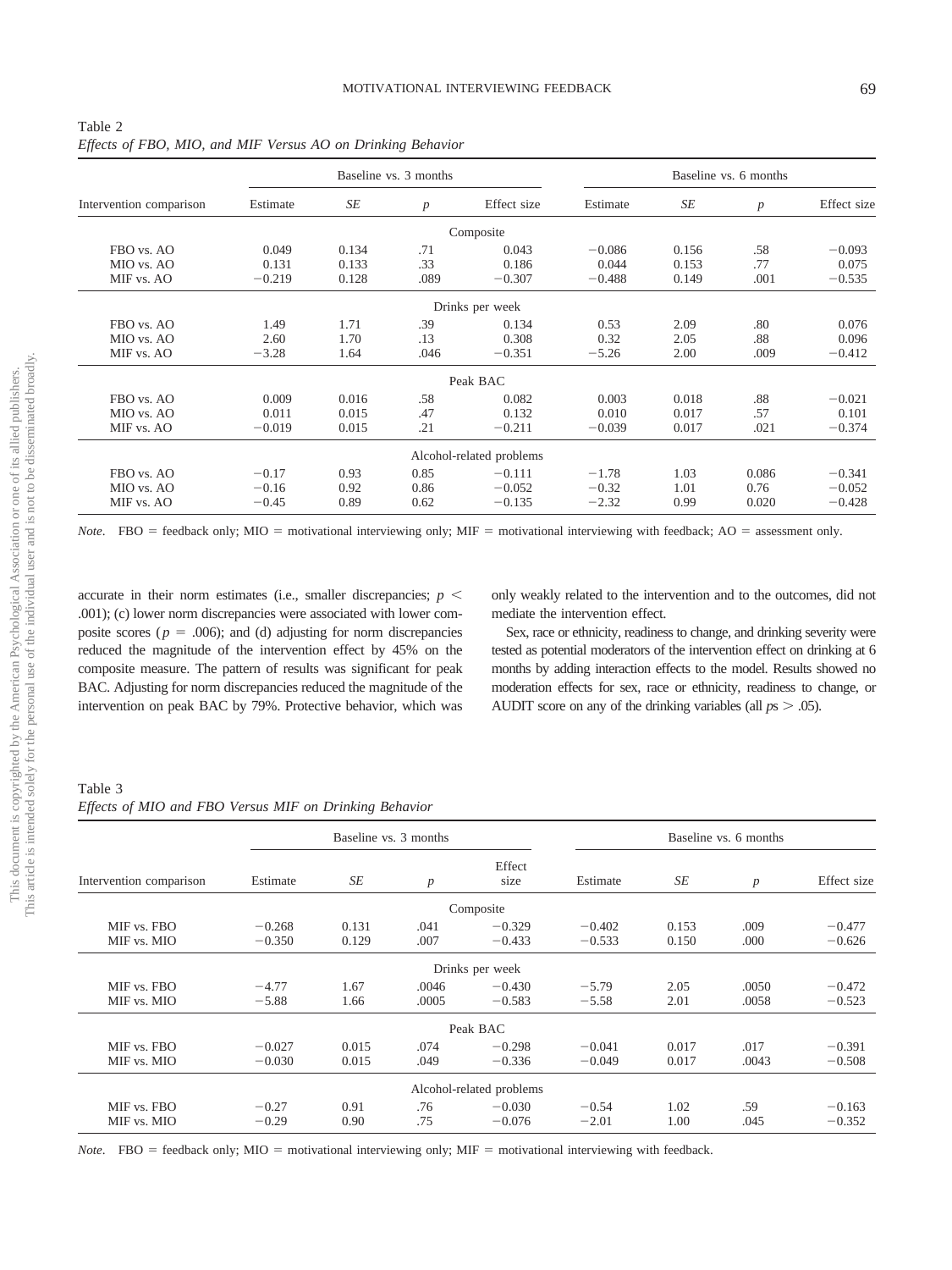# Discussion

MIF has been found to reduce drinking in college student populations. However, the separate and collective effects of MI and feedback have not been previously examined in large clinical trials. This study was designed to answer three questions: whether any intervention would show a greater reduction in drinking than the AO intervention, whether an in-person feedback intervention would reduce drinking over a feedback intervention delivered without human contact, and whether MI's effectiveness would be enhanced through the inclusion of a feedback profile. With regard to the first question, we found that at 6 months, MIF reduced drinking to a greater degree than AO. The other intervention formats (MIO and FBO) did not show an effect over AO. With regard to our second question, we found that at 6 months, MIF reduced drinking over FBO. With regard to our third question, we found that at 6 months, MIF reduced drinking over MIO. The effects were consistent for the composite drinking measure and drinks per week and mostly consistent for peak BAC. The results for alcohol-related problems were weaker and more inconsistent.

Norm perceptions mediated the effect of the intervention, with participants in the MIF condition becoming more accurate in their normative drinking estimates and changes in norm perceptions being linked to changes in drinking behavior. In contrast to a previous study (Larimer et al., 2007), we did not find that protective behaviors mediated the intervention effect. However, our interventions did not specifically target protective behaviors, which may limit the usefulness of this finding. In addition, we did not find that sex, race or ethnicity, readiness to change, or baseline drinking severity moderated the effect of the intervention. The present study was strengthened by the use of a randomized prospective design, well-validated measures, a rigorous training and supervision sequence, and two commercially available intervention formats. Our 6-month retention rate (86%) was excellent relative to similar studies (Lewis et al., 2007; Neighbors & Larimer, 2002; Walters et al., 2007; White et al., 2007).

Our findings must also be viewed in light of several study limitations. First, our sample contained a disproportionate number of female and White students, although our study population did reflect roughly the composition of the institution. This may limit the generalizability of our findings to other kinds of students or other institutions. Second, we relied on self-report outcome data, although we followed procedures that minimized the chance of biased reporting, including using well-validated measures and offering assurances of confidentiality. Research suggests that selfreports are generally more valid under these conditions (Williams, Aitken, & Malin, 1985; Wolber, Carne, & Alexander, 1990). Third, our present results cannot account for the effect of the assessment on drinking. A number of researchers have speculated that assessment interviews can contribute to clinical outcomes (Clifford & Maisto, 2000; Kypri, Langley, Saunders, & Cashell-Smith, 2007; Ogborne & Annis, 1988; Project MATCH Research Group, 1998; L. C. Sobell & Sobell, 1981; M. B. Sobell, Brochu, Sobell, Roy, & Stephens, 1987), although only a handful of studies have experimentally tested this hypothesis. There were also limitations related to our choice of intervention formats. For instance, the MIO and MIF conditions varied in contact time because of the addition of the feedback component. Although this project approximated a dismantling study, we did not use a true dismantling design for practical reasons. For instance, the feedback format varied (i.e., online vs. face-to-face), and we did not include a condition that received face-to-face feedback without the MI segment of the session. Our selection of experimental conditions was based on feasibility concerns, as well as how MI and feedback interventions are typically used in practice. Because our FBO condition was delivered on the Internet, we were also not able to verify whether students, in fact, read their feedback profiles.

Despite these limitations, our results have three main implications. First, our finding about the effectiveness of the typical MI format (MIF) supports the existing literature on the effectiveness of this intervention. Our study also suggests that the inclusion of both an in-person MI session and a feedback profile is more potent than either feedback alone or MI alone in this population. In fact, our findings suggest that MI and feedback have a synergistic effect when used together. The effect size of the MIF–AO contrast was similar to those reported in other brief interventions for college drinkers (for a review, see Carey, Scott-Sheldon, et al., 2007). In practical terms, the 50-min MIF intervention reduced 6-month drinking and drinking-related problems by nearly 30%, when compared with AO. The generalizability of our findings is strengthened by the use of a commercially available feedback (http://www.e-chug.com) and published intervention protocol (Walters & Baer, 2006).

Second, our findings on the lack of effectiveness of stand-alone feedback help to qualify previous research. Although several studies have found that mailed or Web-based feedback can effectively reduce drinking, most have been limited to a relatively small sample and short follow-up (Walters & Neighbors, 2005). Studies that follow students out to 6 or 12 months have reported mixed results, with some showing an effect (Larimer et al., 2007; Neighbors & Larimer, 2002) and others not showing an effect (S. E. Collins et al., 2002). Studies that have used multiple assessment windows often find that the effect of feedback fades in the long term. For instance, Collins, Carey, and Sliwinski (2002) reported reductions in drinking at 6 weeks as a result of receiving mailed feedback, although the differences were no longer present at 6 months. Likewise, Walters et al. (2007) found that Web feedback reduced drinking over control at 8 weeks, but the differences between groups were no longer evident at 16 weeks. Thus, it is possible that our first follow-up assessment (3 months) missed any short-term effect that the feedback might have had.

Finally, our mediator and moderator findings are mostly consistent with previous research. Change in perceived norms has been the most consistent mediator of MI and feedback interventions (Borsari & Carey, 2000; Neighbors et al., 2004; Walters & Neighbors, 2005). This is congruent with the body of research that suggests that college drinkers tend to overestimate how much others are drinking (Borsari & Carey, 2001) and misperceive the prevailing norms toward drinking and drunkenness (Perkins & Berkowitz, 1986). In this study, the average baseline student estimated that he or she was at the 57th percentile of U.S. college students, when he or she was actually at the 83rd percentile. Arnett (2000) described a period of "emerging adulthood" when young people strongly rely on the behavior of their peers to judge whether their own behavior is acceptable. Thus, it makes sense that changing normative perceptions might be a strong motivator to make changes in drinking. However, it is also important to note that both the FBO and the MIF conditions contained identical feedback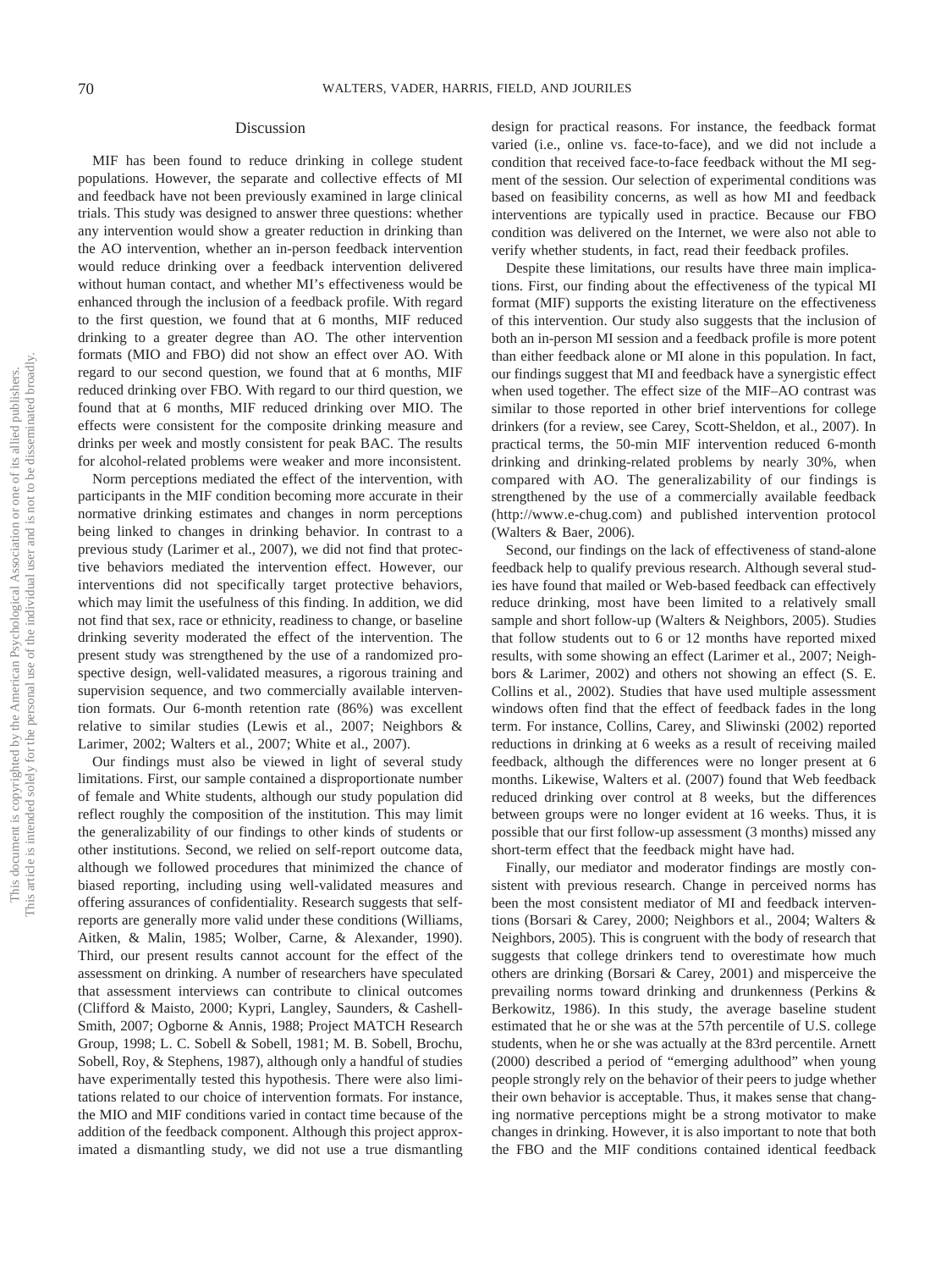information. The fact that norm perceptions mediated the effects of MIF on drinking behavior but FBO failed to have an effect on drinking behavior may suggest that the MI portion of the interview helps to amplify the effect of the feedback, perhaps by eliciting verbal commitments to change on the basis of the discrepancy of the normative information. Absent a provider, it might be possible to increase the salience of the normative information, for instance, by having students participate in an interactive feedback program or actually calculate their own feedback.

Past studies have reported inconsistent moderator findings. With few exceptions, outcomes have been similar across sex, family history of alcohol abuse, fraternity or sorority membership, participation in sports, and motivation to change (S. E. Collins et al., 2002; Marlatt et al., 1998; Murphy et al., 2004; Walters et al., 2007). Larimer et al. (2007) found that neither sex nor drinking severity moderated the effect of a feedback intervention, although a more conservative analysis suggested that women benefited more from the intervention. There is also evidence that MI and feedback interventions may be more effective among heavy drinkers (Murphy et al., 2001) and those who drink for social reasons (Neighbors et al., 2004). In both cases, it would seem to make sense that normative information might have a greater effect on those who are more interested in social comparison or those who are heavier drinkers (and hence have a more extreme profile). However, another study (Carey, Henson, Carey, & Maisto, 2007) found that strength of social comparison predicted changes even in the absence of an intervention. Contrary to expectations, students who used social cues to guide their behavior maintained or even increased their consumption, relative to other students.

It is curious that we found a stronger intervention effect for MIF at 6 months than at 3 months. It is possible that our findings were influenced by the semester variation in drinking that is typical of college drinkers (Del Boca, Darkes, Greenbaum, & Goldman, 2004). Because two thirds of the students in our sample were recruited in the fall, the 3-month follow-up was more likely to occur in January or February (a lower and potentially more homogenous drinking period), whereas the 6-month follow-up was more likely to occur during April or May (a higher and potentially more heterogeneous drinking period that includes spring break). Similarly, although we did not find significant differences between groups at baseline, it is still possible that the MIF group, which scored generally higher than the other groups on baseline drinking measures, had the most room to decrease.

Given the body of evidence in support of MI and other feedback-based interventions, future researchers might consider ways to best disseminate such findings. Although the present study suggests one intervention format, other models may be better suited to how interventions are conducted in practice. Most intervention studies have used a format similar to ours; however, a 45-min counseling intervention may still be too awkward and lengthy for other contexts in which heavy-drinking students are typically encountered (e.g., judicial settings, residence life, student health). In fact, far less research has been done on brief interventions delivered by nonspecialists, even though the bulk of interactions around alcohol may happen outside of formal alcohol treatment contexts. Our study suggests that one direction for such efforts might be the inclusion of feedback in brief interventions. The feedback portion of our MIF sessions typically lasted  $10-15$ min, but because of the presence of additional MI components, it is unclear specifically what the contribution of the feedback is to the overall session. One way the feedback contribution might be better clarified is through an analysis of in-session client language, specifically, the extent to which feedback changes the nature of client speech and how in-session speech is related to treatment outcome. In an analysis of session tapes from Project MATCH, Moyers et al. (2007) found that MI-consistent therapist behaviors were more likely to be followed by client talk in support of change, whereas MI-inconsistent therapist behaviors were more likely to be followed by client talk in support of the status quo. However, beyond this general support for MI practice, there is little information on the extent to which feedback might be able to elicit interest or readiness to change. Further research on therapeutic mechanisms of change may help to identify more efficient ways of conducting treatment interactions.

#### References

- Agostinelli, G., Brown, J. M., & Miller, W. R. (1995). Effects of normative feedback on consumption among heavy drinking college students. *Journal of Drug Education, 25,* 31– 40.
- Arnett, J. J. (2000). Emerging adulthood: A theory of development from the late teens through the twenties. *American Psychologist, 55,* 469 – 480.
- Baron, R. M., & Kenny, D. A. (1986). The moderator–mediator variable distinction in social psychological research: Conceptual, strategic, and statistical considerations. *Journal of Personality and Social Psychology, 51,* 1173–1182.
- Borsari, B., & Carey, K. B. (2000). Effects of a brief motivational intervention with college student drinkers. *Journal of Consulting and Clinical Psychology, 68,* 728 –733.
- Borsari, B., & Carey, K. B. (2001). Peer influences on college drinking: A review of the research. *Journal of Substance Abuse*, 13, 391-424.
- Carey, K. B., Henson, J. A., Carey, M. P., & Maisto, S. A. (2007). Which heavy drinking college students benefit from a brief motivational intervention? *Journal of Consulting and Clinical Psychology, 75,* 663– 669.
- Carey, K. B., & Hester, R. K. (2005). Rethinking readiness-to-change for at-risk college drinkers. *The Addictions Newsletter, 12*(2), 6 – 8.
- Carey, K. B., Purnine, D. M., Maisto, S. A., & Carey, M. P. (1999). Assessing readiness to change substance abuse: A critical review of instruments. *Clinical Psychology: Science and Practice, 6,* 245–266.
- Carey, K. B., Scott-Sheldon, L. A., Carey, M. P., & DeMartini, K. S. (2007). Individual-level interventions to reduce college student drinking: A meta-analytic review. *Addictive Behaviors, 32,* 2469 –2494.
- Cicchetti, D. V. (1994). Guidelines, criteria, and rules of thumb for evaluating normal and standardized assessment instruments in psychology. *Psychological Assessment, 6,* 284 –290.
- Clifford, P., & Maisto, S. (2000). Subject reactivity effects and alcohol treatment outcome research. *Journal of Studies on Alcohol, 61,* 787–793.
- Collins, R. L., Parks, G. A., & Marlatt, G. A. (1985). Social determinants of alcohol consumption: The effects of social interaction and model status on the self-administration of alcohol. *Journal of Consulting and Clinical Psychology, 53,* 189 –200.
- Collins, S. E., Carey, K. B., & Sliwinski, M. J. (2002). Mailed personalized normative feedback as a brief intervention for at-risk college drinkers. *Journal of Studies on Alcohol, 63,* 559 –567.
- Del Boca, F. K., Darkes, J., Greenbaum, P. E., & Goldman, M. S. (2004). Up close and personal: Temporal variability in the drinking of individual college students during their first year. *Journal of Consulting and Clinical Psychology, 72,* 155–164.
- Engs, R. C., Diebold, B. A., & Hanson, D. J. (1996). The drinking patterns and problems of a national sample of college students, 1994. *Journal of Alcohol and Drug Education, 41,* 13–33.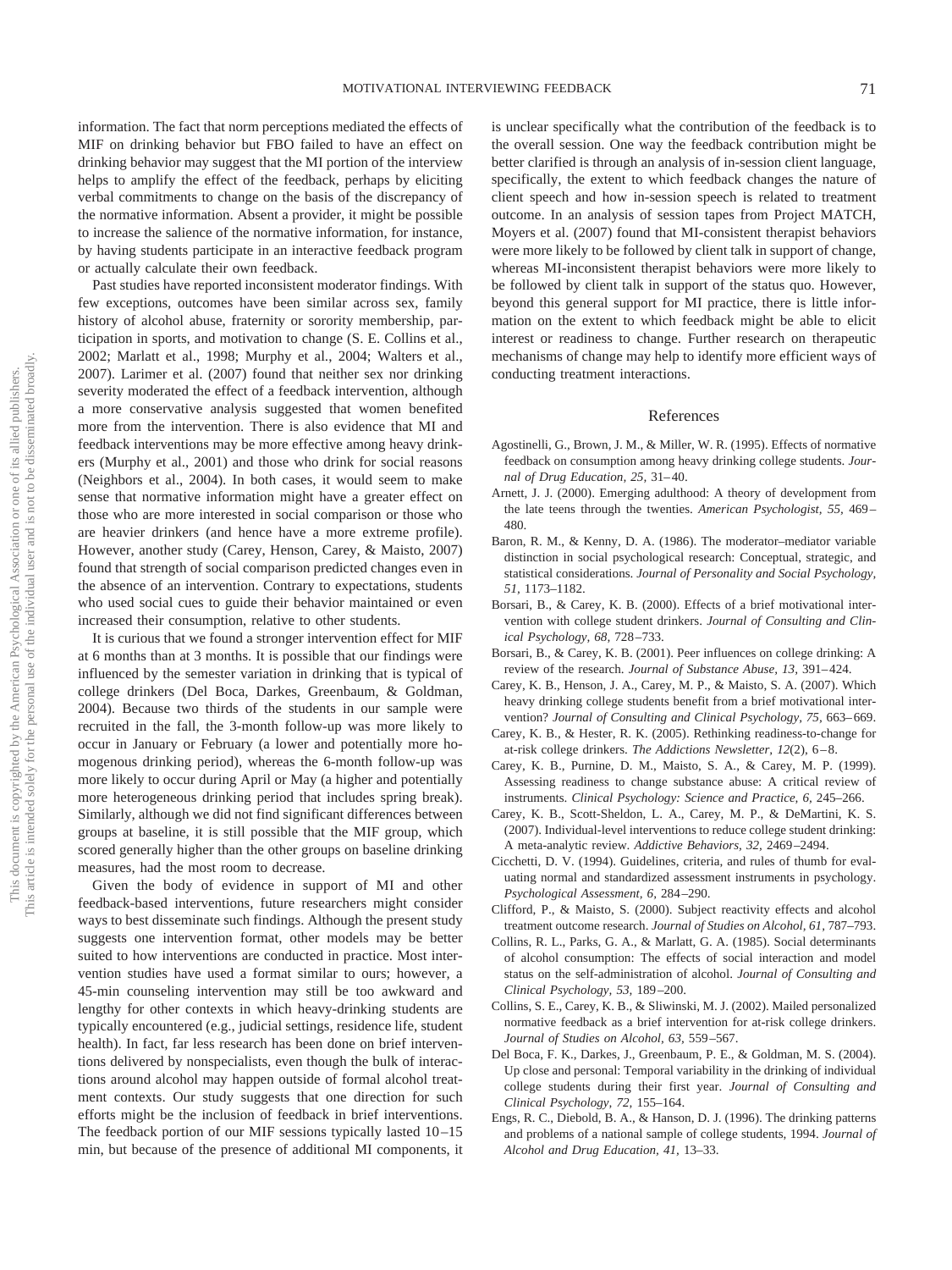- Fleming, M. F., Barry, K. L., & Macdonald, R. (1991). The Alcohol Use Disorders Identification Test (AUDIT) in a college sample. *The International Journal of the Addictions, 26,* 1173–1185.
- Heather, N., Rollnick, S., & Bell, A. (1993). Predictive validity of the Readiness to Change Questionnaire. *Addiction, 88,* 1667–1677.
- Hingson, R., Heeren, T., Winter, M., & Wechsler, H. (2005). Magnitude of alcohol-related mortality and morbidity among U.S. college students ages 18 –24: Changes from 1998 to 2001. *Annual Review of Public Health, 26,* 259 –279.
- Hingson, R., Heeren, T., Zakocs, R. C., Kopstein, A., & Wechsler, H. (2002). Magnitude of alcohol-related mortality and morbidity among U.S. college students ages 18 –24. *Journal of Studies on Alcohol, 63,* 136 –144.
- Johnston, L. D., O'Malley, P. M., Bachman, J. G., & Schulenberg, J. E. (2007). *Monitoring the Future national survey results on drug use, 1975*–*2006: Volume II. College students and adults ages 19 – 45* (NIH Publication No. 07–6206). Bethesda, MD: National Institute on Drug Abuse.
- Juarez, P., Walters, S. T., Daugherty, M., & Radi, C. (2006). A randomized trial of motivational interviewing and feedback with heavy drinking college students. *Journal of Drug Education, 36,* 233–246.
- Kokotailo, P. K., Egan, J., Gangnon, R., Brown, D., Mundt, M., & Fleming, M. (2004). Validity of the alcohol use disorders identification test in college students. *Alcoholism: Clinical and Experimental Research, 28,* 914 –920.
- Kypri, K., Langley, J. D., Saunders, J. B., & Cashell-Smith, M. L. (2007). Assessment may conceal therapeutic benefit: Findings from a randomized controlled trial for hazardous drinking. *Addiction, 102,* 62–70.
- Larimer, M. E., & Cronce, J. M. (2007). Identification, prevention, and treatment revisited: Individual-focused college drinking prevention strategies 1999 –2006. *Addictive Behaviors, 32,* 2439 –2468.
- Larimer, M. E., Lee, C. M., Kilmer, J. R., Fabiano, P. M., Stark, C. B., Geisner, I. M., et al. (2007). Personalized mailed feedback for college drinking prevention: A randomized clinical trial. *Journal of Consulting and Clinical Psychology, 75,* 285–293.
- Lewis, M. A., Neighbors, C., Oster-Aaland, L., Kirkeby, B. S., & Larimer, M. E. (2007). Indicated prevention for incoming freshmen: Personalized normative feedback and high-risk drinking. *Addictive Behaviors, 32,* 2495–2508.
- Marlatt, G. A., Baer, J. S., Kivlahan, D. R., Dimeff, L. A., Larimer, M. E., Quigley, L. A., et al. (1998). Screening and brief intervention for high-risk college student drinkers: Results from a 2-year follow-up assessment. *Journal of Consulting and Clinical Psychology, 66,* 604 – 615.
- Martens, M. P., Ferrier, A. G., Sheehy, M. J., Corbett, K., Anderson, D. A., & Simmons, A. (2005). Development of the protective behavioral strategies survey. *Journal of Studies on Alcohol, 66,* 698 –705.
- Miller, W. R., & Rollnick, S. (2002). *Motivational interviewing: Preparing people for change* (2nd ed.). New York: Guilford Press.
- Moyers, T. B., Martin, T., Christopher, P. J., Houck, J. M., Tonigan, J. S., & Amrhein, P. C. (2007). Client language as a mediator of motivational interviewing efficacy: Where is the evidence? *Alcoholism: Clinical and Experimental Research, 31*(Suppl. 3), 40s– 47s.
- Moyers, T. B., Martin, T., Manuel, J. K., & Miller, W. R. (2003). *The Motivational Interviewing Treatment Integrity (MITI) code*. Albuquerque, NM: University of New Mexico Center on Alcoholism, Substance Abuse, and Addictions.
- Murphy, J. G., Benson, T. A., Vuchinich, R. E., Deskins, M. M., Eakin, D., Flood, A. M., et al. (2004). A comparison of personalized feedback for college student drinkers delivered with and without a motivational interview. *Journal of Studies on Alcohol*, 65, 200-203.
- Murphy, J. G., Duchnick, J. J., Vuchinich, R. E., Davison, J. W., Karg, R. S., Olson, A. M., et al. (2001). Relative efficacy of a brief motiva-

tional intervention for college student drinkers. *Psychology of Addictive Behaviors, 15,* 373–379.

- National Institute on Alcohol Abuse and Alcoholism. (2002). *A call to action: Changing the culture of drinking at U.S. colleges.* Bethesda, MD: U.S. Department of Health and Human Services.
- Neal, D. J., & Carey, K. B. (2004). Developing discrepancy within selfregulation theory: Use of personalized normative feedback and personal strivings with heavy-drinking college students. *Addictive Behaviors, 29,* 281–297.
- Neighbors, C., & Larimer, M. E. (2002, November). *Efficacy of computer delivered normative feedback in reducing alcohol consumption among high risk drinkers.* Paper presented at the annual convention of the Association for the Advancement of Behavior Therapy, Reno, NV.
- Neighbors, C., Larimer, M. E., & Lewis, M. A. (2004). Targeting misperceptions of descriptive drinking norms: Efficacy of a computer-delivered personalized normative feedback intervention. *Journal of Consulting and Clinical Psychology, 72,* 434 – 447.
- Ogborne, A. C., & Annis, H. M. (1988). The reactive effects of follow-up assessment procedures: An experimental study. *Addictive Behaviors, 13,* 123–129.
- O'Hare, T., & Sherrer, M. V. (1999). Validating the Alcohol Use Disorder Identification Test with college first-offenders. *Journal of Substance Abuse Treatment, 17,* 113–119.
- O'Malley, P. M., & Johnston, L. D. (2002). Epidemiology of alcohol and other drug use among American college students. *Journal of Studies on Alcohol, Suppl. 14,* 23–39.
- Perkins, H. W., & Berkowitz, A. D. (1986). Perceiving the community norms of alcohol use among students: Some research implications for campus alcohol education programming. *The International Journal of the Addictions, 21,* 961–976.
- Project MATCH Research Group. (1998). Matching alcoholism treatments to client heterogeneity: Project MATCH three-year drinking outcomes. *Alcoholism: Clinical and Experimental Research, 22,* 1300 –1311.
- Raudenbush, S., & Liu, X.-F. (2000). Statistical power and optimal design for multisite randomized trials. *Psychological Methods, 5,* 199 –213.
- Raudenbush, S., & Liu, X.-F. (2001). Effects of study duration, frequency of observation, and sample size on power in studies of group differences in polynomial change. *Psychological Methods, 6,* 387– 401.
- Rollnick, S., Heather, N., Gold, R., & Hall, W. (1992). Development of a short 'readiness to change' questionnaire for use in brief, opportunistic interventions among excessive drinkers. *British Journal of Addiction, 87,* 743–754.
- Saunders, J. B., Aasland, O. G., Babor, T. F., Delafuente, J. R., & Grant, M. (1993). Development of the Alcohol-Use Disorders Identification Test (AUDIT): WHO collaborative project on early detection of persons with harmful alcohol consumption. *Addiction, 88,* 791– 804.
- Sobell, L. C., & Sobell, M. B. (1981). Frequent follow-up as data gathering and continued care with alcoholics. *The International Journal of the Addictions, 16,* 1077–1086.
- Sobell, M. B., Brochu, S., Sobell, L. C., Roy, J., & Stephens, J. A. (1987). Alcohol treatment outcome evaluation methodology: State of the art 1980 –1984. *Addictive Behaviors, 12,* 113–128.
- U.S. Department of Health and Human Services. (2000). *Healthy People 2010: Understanding and improving health* (2nd ed.). Washington, DC: U.S. Government Printing Office.
- Walters, S. T. (2000). In praise of feedback: An effective intervention for college students who are heavy drinkers. *Journal of American College Health, 48,* 235–238.
- Walters, S. T., & Baer, J. S. (2006). *Talking with college students about alcohol: Motivational strategies for reducing abuse.* New York: Guilford Press.
- Walters, S. T., Bennett, M. E., & Miller, J. H. (2000). Reducing alcohol use in college students: A controlled trial of two brief interventions. *Journal of Drug Education, 30,* 361–372.